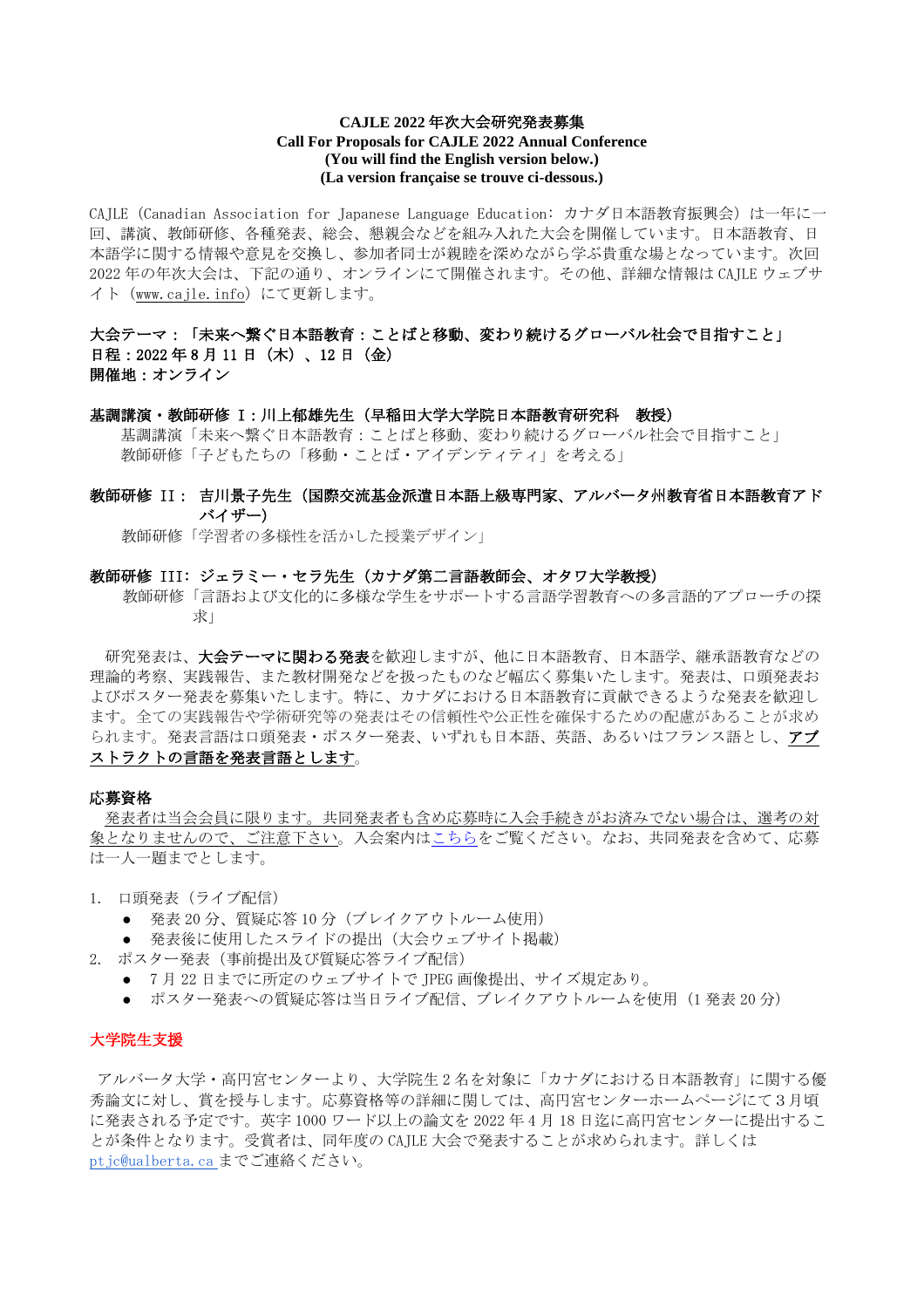# 応募方法(口頭発表・ポスター発表)

以下の項目を**会員ページのオンライン応募受付サイト**にご記入下さい。会員ページへのログインは [こちら](http://www.cajle.info/about-us/membership/sign-in/) です。なお、応募時の要旨は、大会 HP と大会当日の配布資料に掲載されます。

- 1) 発表題目:日本語と英語、または日本語と仏語。
- 2) 発表要旨:発表言語で作成。日本語要旨は 700 字以内、英語·仏語要旨は 350 語以内。また、応 募者が特定されるような情報の記載は避けてください。
- 3) 5つの発表のキーワード
- 4) 発表の分野(日本語教育、言語学、継承語教育、その他)
- 5) 発表者氏名(日本語とローマ字で筆頭・共同発表者全員のもの)
- 6) 所属(日本語と英語、または日本語と仏語で筆頭・共同発表者全員のもの)
- 7) 希望する発表形態(口頭発表希望・ポスター発表希望のいずれか) \*選考の結果、ご希望に添 えない場合もあります。
- 8) メールアドレス(発表者全員のもの)

# 締切:2022 年 4 月 18 日(月) 採否通知: 2022年5月9日(月)

大会後 Proceedings を CAJLE ホームページで公開します。前大会までの proceedings は<u>こちら</u>からご覧に なれます。

CAJLE 2022 年次大会 Proceedings のガイドライン(詳細は近日中に CAJLE Homepage に掲載) 長さ:枚数 4 枚〜10 枚 提出締め切り: 2022 年9月5日 (月) 必着

より詳細な論文として出版を希望される場合は、[Journal CAJLE](https://www.cajle.info/publications/journal-cajle/) vol. 24(2023 年夏発行予定、査読審査 付)への投稿をご検討ください。ジャーナル CAJLE では、一般投稿も受け付けております。

#### --------------------------------------------------------------------------------------------------------------------------------------- **CALL FOR PROPOSALS:**

# **CAJLE (Canadian Association for Japanese Language Education) 2022 Annual Conference**

CAJLE (Canadian Association for Japanese Language Education) holds an annual conference which includes lectures and workshops by guest speakers, as well as presentations and a general meeting. The conference provides a great opportunity for participants to exchange information and opinions on Japanese language education and Japanese linguistics. The CAJLE 2022 Annual Conference will take place online. More information will be posted on CAJLE website [\(http://www.cajle.info/\)](http://www.cajle.info/).

**Theme: Japanese Language Education for the Future: Language and Mobility in a Changing Global Society Conference Date: August 11 (Thu.), August 12 (Fri.) Conference Venue: Online**

**Keynote Address & Teacher Workshop I: Dr***.* **Ikuo Kawakami** *(***Professor, Waseda University Graduate School of Japanese Applied Linguistics)**

Keynote Address: "Japanese Language Education for the Future: Language and Mobility in a Changing Global Society"

Teacher Workshop: "Mobility, Language, and Identity in the Mobile Lives of Children"

**Teacher Workshop II: Ms. Keiko Yoshikawa, Japanese-Language Education Advisor (Alberta Education, Sponsored by the Japan Foundation)** Teacher Workshop: "Lesson Design Utilizing Diversity of Learners"

# **Teacher Workshop III: Dr. Jérémie Séror (CASLT, Full Professor at the University of Ottawa)**

Teacher Workshop: "Exploring Plurilingual Approaches to Language Learning Education to Support Linguistically and Culturally Diverse Students"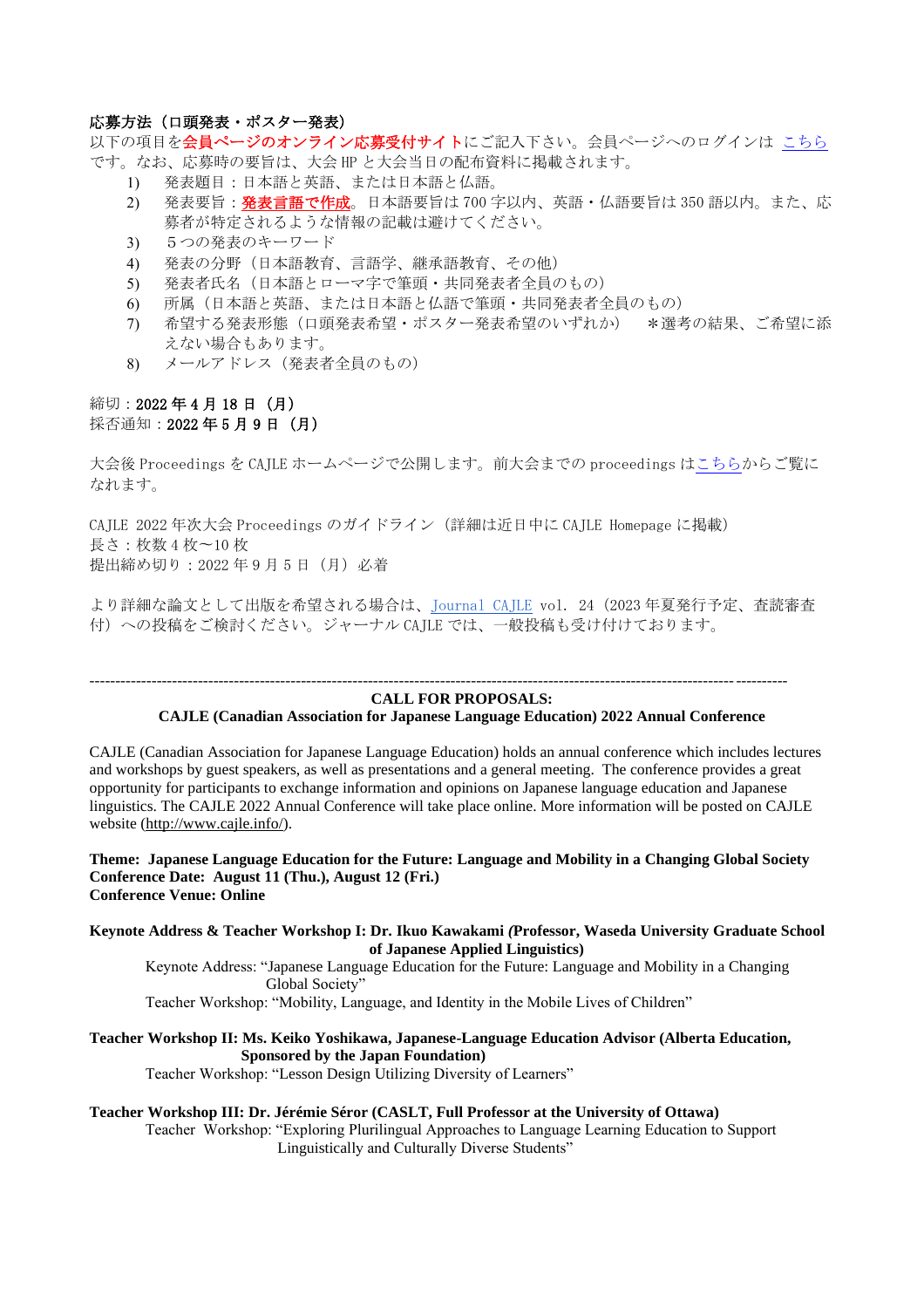Abstract Submission Deadline: **Monday, April 18, 2022** Notification of Acceptance: **Monday, May 9, 2022**

We invite submission of abstracts for **paper presentations and poster presentations** on topics including, but not limited to, Japanese linguistics, Japanese language pedagogy, Japanese as a heritage language, as well as innovative teaching techniques. **Submissions related to the conference theme are especially welcome**. Presentations may be given in either Japanese, English or French with the abstract written in the language of the presentation.

Individuals may submit only one proposal as presenters or co-presenters. **Presenters, including co-presenters, must be members of CAJLE. Non-members will be required to submit a membership application prior to submitting a proposal**. The membership information can be found [here.](http://www.cajle.info/about-us/membership/)

- 1. Oral Presentations (Livestream sessions)
	- 1.1. 20 minutes for presentation and 10 minutes for discussion.
	- 1.2. Submission of presentation slides.
- 2. Poster Presentations
	- 2.1. The poster should be submitted to the designated website in a JPEG format by July 22. The file size will be limited.
	- 2.2. Presenters are required to answer questions from the participants in breakout rooms on livestreams on the day of the conference. (20 minutes are allocated per presentation.)

### **Support for Graduate Students**

Prince Takamado Japan Centre for Teaching and Research will award two graduate students who submit excellent essays on the topic of "Japanese language education in Canada." We will announce the details of the awards on PTJC's website in March. To be considered for these awards, please submit a 1000-word essay in English by April 18, 2022. Award winners are required to present their papers at the CAJLE conference. For more information, please contact ptjc@ualberta.ca.

Please submit your proposal via **the Online Proposal Submission form** in the CAJLE member-only website. To access the member-only site, please sign in from [here.](http://www.cajle.info/about-us/membership/sign-in/)

- 1) Paper title (in both Japanese and English, or in both Japanese and French)
- 2) Abstract: 700 characters in Japanese or 350 words in English/French. Please do not include any type of information that can identify the applicant.
- 3) 5 keywords
- 4) Area of your study/research (Japanese pedagogy, linguistics, heritage language education, others)
- 5) Name(s) of the presenter(s) (in both Japanese and English, or in both Japanese and French; list all co-presenters)
- 6) Affiliation (in both Japanese and English, or in both Japanese and French; list each co-presenter's information)
- 7) Preference for presentation type: please indicate either "oral presentation preferred" or "poster presentation preferred." We will accommodate preferences as space allows.
- 8) E-mail address (of all presenters)

We will publish the conference proceedings online [\(previous issues of the proceedings\)](http://www.cajle.info/conference-proceedings/).

Guidelines for CAJLE Conference Proceedings Length of manuscript:  $4 \sim 10$  pages Submission deadline: Monday, September 5, 2022

Also, selected presentations at the conference will be invited after the event for submission to [Journal CAJLE,](http://www.cajle.info/publications/journal-cajle/) Volume 24 (to be published in summer of 2023). Journal CAJLE also accepts general submissions.

**Appel de propositions:** 

---------------------------------------------------------------------------------------------------------------------------------------

**Conférence annuelle de l'ACELJ (Association canadienne de l'éducation de la langue japonaise) 2022**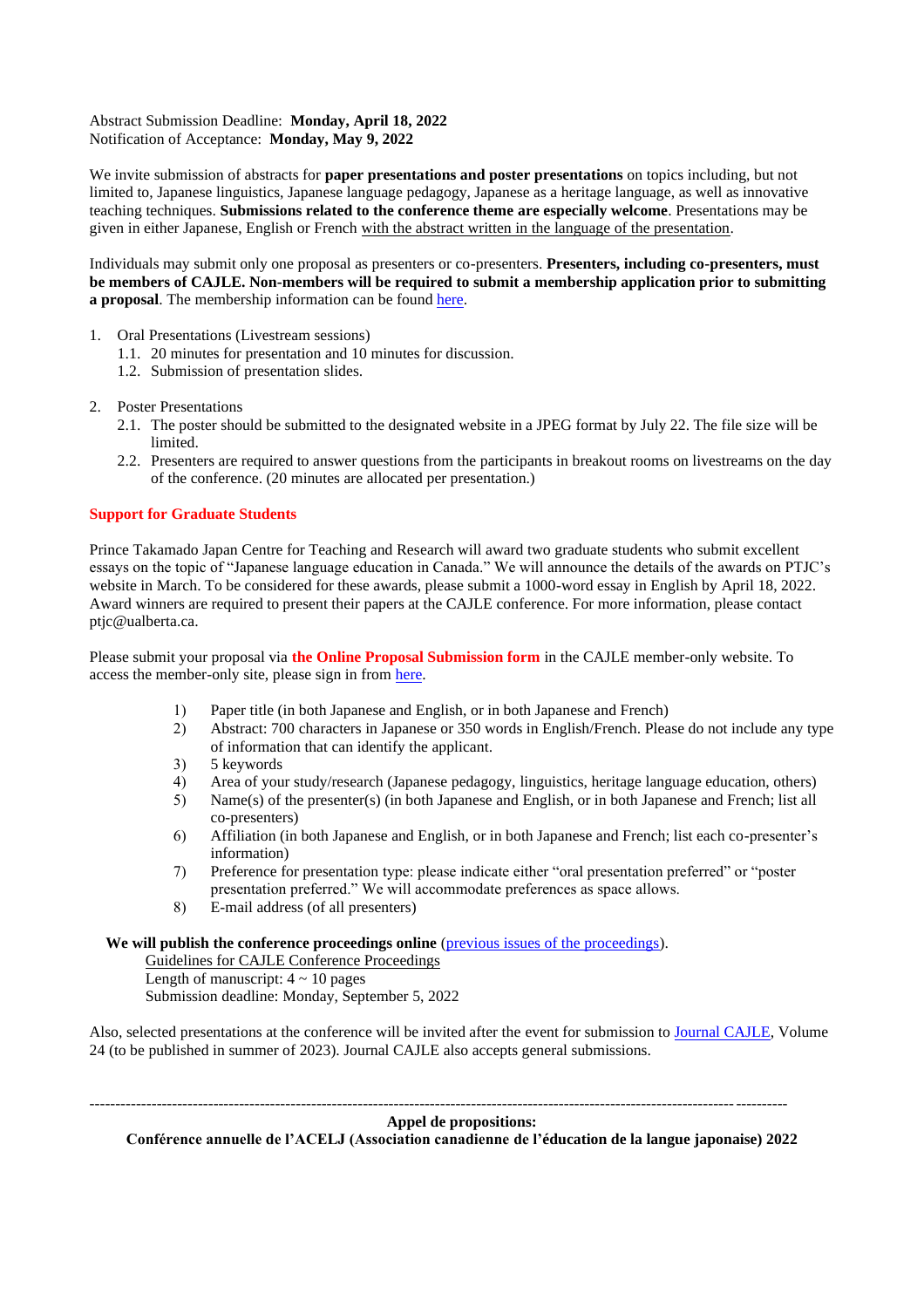L'ACELJ organise une conférence annuelle qui inclut des exposés et des ateliers donnés par des conférenciers invités, ainsi que des présentations et une assemblée générale. La conférence représente une belle occasion pour les participants d'échanger de l'information et des opinions à propos de l'enseignement de la langue et la linguistique japonaises. La conférence annuelle de l'ACELJ 2022 aura lieu en ligne. Plus d'informations seront publiées sur le site Web de l'ACELJ [\(http://www.cajle.info/\)](http://www.cajle.info/?fbclid=IwAR2amPJcNapVDB1FI0mFtVOvLALOw3lH19uFFj8KMtHpcVgrZrtdi9buibo).

### **Thème : L'enseignement de la langue japonaise pour l'avenir : la langue et la mobilité dans une société mondiale en mutation**

**Dates : Le jeudi 11 août et le vendredi 12 août 2022 Lieu : En ligne**

### **Discours principal et Atelier pour les enseignants I : M. Ikuo Kawakami, docteur en éducation de langue japonaise et anthropologie culturelle (professeur, École supérieure de linguistique appliquée japonaise de l'Université Waseda)**

Discours principal : « L'enseignement de la langue japonaise pour l'avenir: la langue et la mobilité dans une société mondiale en mutation »

Atelier pour les enseignants : « Mobilité, langue et identité dans les vies mobiles des enfants »

# **Atelier pour les enseignants II : Mme Keiko Yoshikawa, conseillère en éducation de la langue japonaise (Alberta Education, commanditée par la Fondation du Japon)**

Atelier pour les enseignants : « Conception de cours utilisant la diversité des apprenants »

# **Atelier pour les enseignants III : M. Jérémie Séror, docteur en éducation en langues et littératies (ACPLS, professeur titulaire à l'Université d'Ottawa)**

Atelier pour les enseignants : « Exploiter les approches plurilingues pour l'enseignement des langues aux étudiants au profil linguistique et culturel diversifié »

### Date limite de dépôt des résumés : **Le lundi 18 avril 2022** Avis d'acceptation : **Le lundi 9 mai 2022**

Nous vous invitons à soumettre des résumés **pour les exposés et les présentations par affiches** sur des sujets qui peuvent inclure, sans toutefois être limités à, la linguistique japonaise, la pédagogie de la langue japonaise, le japonais comme langue d'origine, ou bien des techniques novatrices d'enseignement. **Nous encourageons particulièrement les soumissions en lien avec le thème de la conférence**.

Les présentations peuvent être en japonais, en anglais ou en français. Le résumé devrait être écrit dans la même langue que celle de la présentation.

Une personne ne peut soumettre qu'une seule proposition en tant que présentateur ou coprésentateur. **Les présentateurs doivent absolument être membres de l'ACELJ. Les non-membres devront avoir soumis une demande d'adhésion avant de soumettre leur proposition.** L'information sur l'adhésion se trouve [ici.](http://www.cajle.info/about-us/membership/)

- 1. Les exposés (Séances de diffusion en direct)
	- 1.1 20 minutes de présentation et 10 minutes de discussion.
	- 1.2 Soumission des diapositives de la présentation.
- 2. Les présentations par affiches
	- 2.1 L'affiche doit être soumise au site Web désigné au format JPEG avant le 22 juillet. La taille du fichier sera limitée.
	- 2.2 Les présentateurs sont tenus de répondre aux questions des participants dans les salles de discussion lors de la diffusion en direct le jour de la conférence. (20 minutes sont allouées par présentation.)

#### . **Soutien pour les étudiants aux cycles supérieurs**

Le Centre japonais d'enseignement et de recherche Prince Takamado (PTJC) récompensera deux étudiants aux cycles supérieurs qui soumettront d'excellents essais sur « l'enseignement du japonais au Canada ». Nous annoncerons les détails des récompenses sur le site Web du PTJC en mars. Afin d'être pris en considération pour ces prix, veuillez soumettre un essai de 1000 mots en **anglais** avant le 18 avril 2022. Les lauréats doivent présenter leurs essais à la conférence de l'ACELJ. Pour plus d'informations, veuillez contacter ptjc@ualberta.ca.